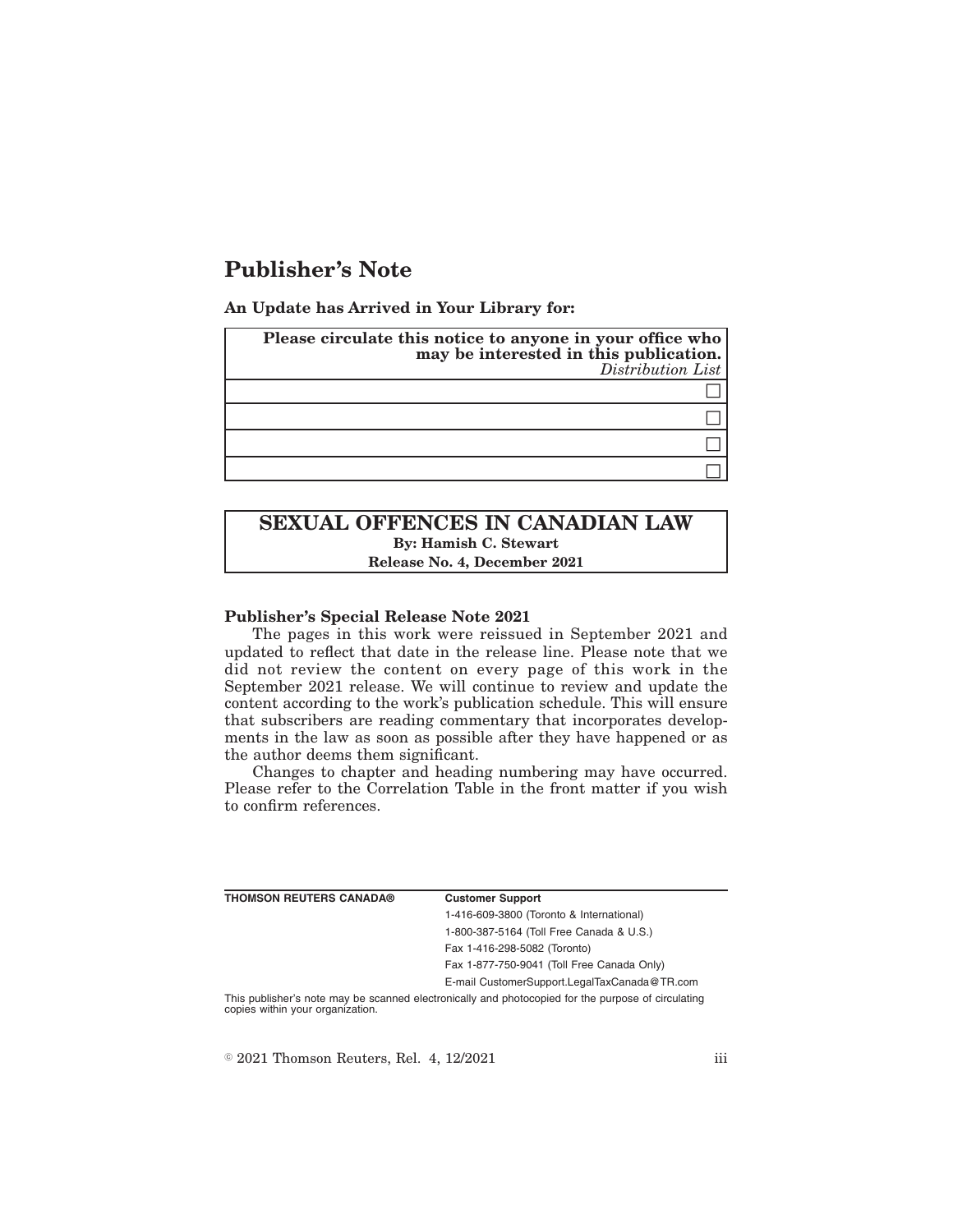#### **What's New in this Update:**

This release features updates to the case law and commentary in Chapters 3 (Sexual Assault), 4 (Offences involving Children), 5 (Other Sexual Offences), 6 (General Rules of Evidence), 7 (The Rules of Evidence in Sexual Cases: Historical Background), and 8 (Rules Protecting the Complainant).

#### **Highlights**

**General Rule of Evidence — Hearsay — Reliability** — In response to criticism that the *Bradshaw* assessment could never yield a finding of reliability, since corroborative evidence could never exclude "speculative" explanations for the content of a statement, the Court of Appeal for Ontario held that consideration of "speculative" explanations should be limited to those deemed to be reasonably plausible or plausible on a balance of probabilities: *R. v. McMorris*, 2020 ONCA 844, 2020 CarswellOnt 19036 (Ont. C.A.).

**Rules Protecting the Complainant — The Sexual History of the Complainant — Introduction** — After the Crown had led evidence that one of two young complainants had, in exchange for money or cigarettes from the accused, flashed an oncoming car, the accused appealed his conviction for sexual offences with the argument that this evidence should not have been led without a *voir dire*. Saskatchewan's Court of Appeal rejected this argument. According to the appellate court, the evidence in question, in the context of the sexual offences charged, was not evidence of "sexual activity", could not possibly found an inference of consent, and resulted in minimal prejudice – rather, the evidence in question served to be that of the accused's "grooming behaviour": *R. v. Dirksen*, 2021 SKCA 6, 2021 CarswellSask 9 (Sask. C.A.).

### **ProView Developments**

Your ProView edition of this product now has a new, modified layout:

- The opening page is now the title page of the book as you would see in the print work
- As with the print product, the front matter is in a different order than previously displayed
- The Table of Cases and Index are now in PDF with no searching and linking
- The Table of Contents now has internal links to every chapter and section of the book within ProView
- Images are generally greyscale and size is now adjustable